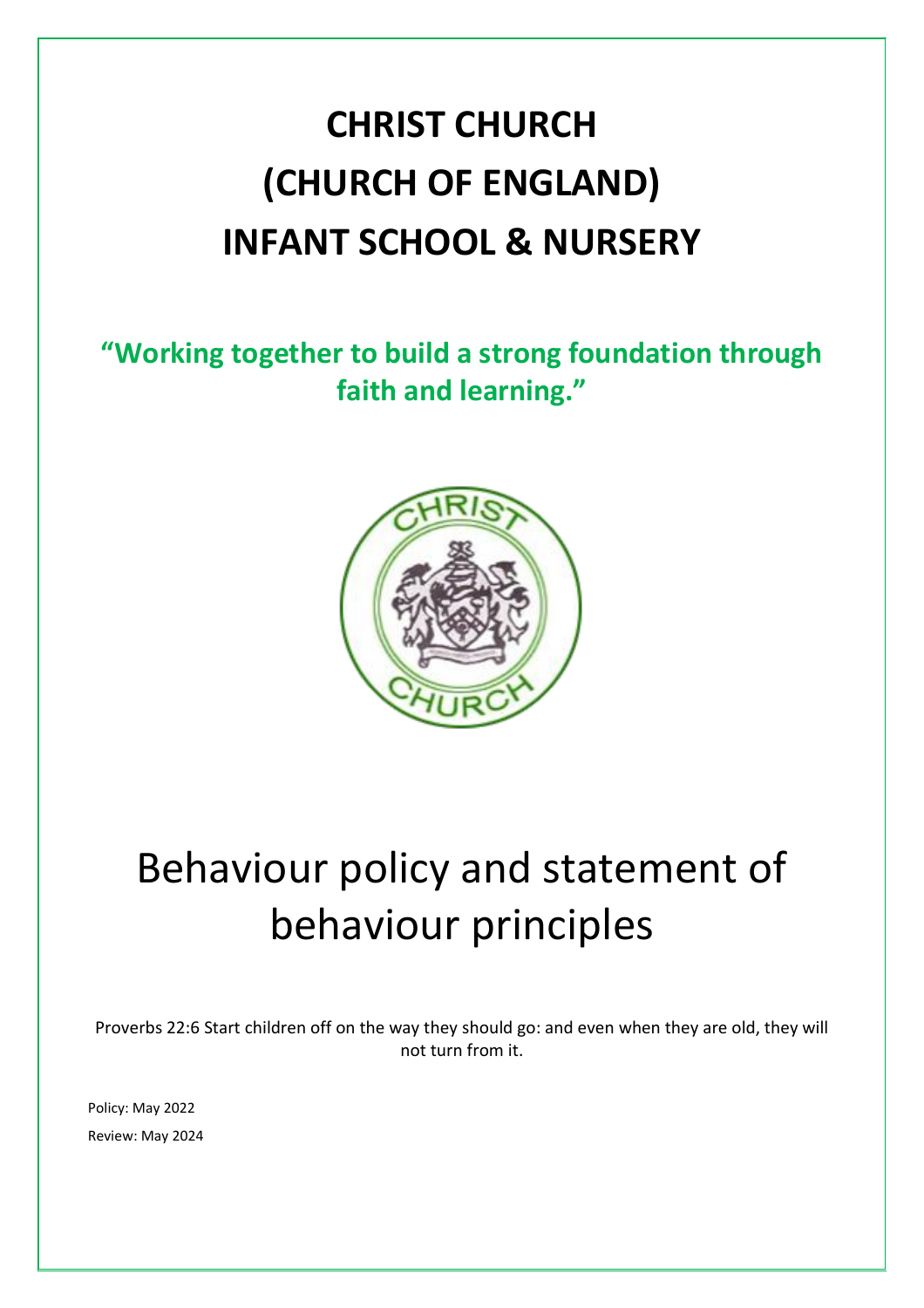Christ Church (Church of England) Infant School and Nursery is a nurturing and inclusive Church of England school, whose values are built on Christian belief and respect for all. We are a community in which all our members are valued, and can flourish as human beings equally created in the image of God. Our behaviour policy and principles are therefore designed to support the way in which all members of our school behave, communicate and work together. We aim to promote an environment where everyone feels happy, safe and secure promoting good relationships, applying this behaviour policy fairly and consistently.

Everyone is expected to maintain the highest standards of personal conduct, to accept responsibility for their behaviour and encourage others to do the same. As members of our community we adhere to the rules of being; 'Ready, Respectful, and Responsible.'

## **At Christ Church (Church of England) Infant School & Nursery we aim to:**

- Provide a safe, comfortable and caring environment where optimum learning takes place
- Provide clear guidance for children, staff and parents of expected levels of behaviour
- Use a consistent and calm approach
- Ensure all adults take responsibility for managing behaviour and follow-up incidents personally
- Ensure all adults use consistent language to promote positive behaviour

## **The purpose of the behaviour policy is to:**

- Provide a consistent approach to behaviour management
- Outline how pupils are expected to behave
- Summarise the roles and responsibilities of different people in the school community with regards to behaviour management
- Outline our system of rewards and sanctions
- Encourage children to recognise that they can and should make 'good' choices

## **We believe**:

Children need to be taught how to behave and have good behaviour modelled through significant adults in their lives. Most children are responsible for their own choice of behaviour. We give the pupils positive recognition for good behaviour. This teaches the pupils that they can get the attention they want, need and deserve by choosing good behaviour. When children behave inappropriately we reject children's behaviour, not the children themselves. When children are given clear expectations and consistent rewards and sanctions, they are mostly able to choose responsible behaviour, so increasing their opportunities for greater success in school.

## **Ongoing Expectations of behaviour at school**

We expect children to:

- Be helpful
- Be truthful
- Share things
- Be able to say sorry and also forgive others
- Say good things to people
- Be a friend to others
- Try hard in their work and play, and to do their best
- Tell a member of staff or parent if they are worried about something so that this can be sorted out quickly
- Tell a grown up if they feel bullied so it can be dealt with straight away
- Show respect and care for the family at home and school, their property and our environment
- Remain quiet at register time, whilst coming into school after the bell has gone, during Worship, when someone else is talking.
- Move safely and sensibly around school
- Walk quietly from the building during fire and emergency exit practice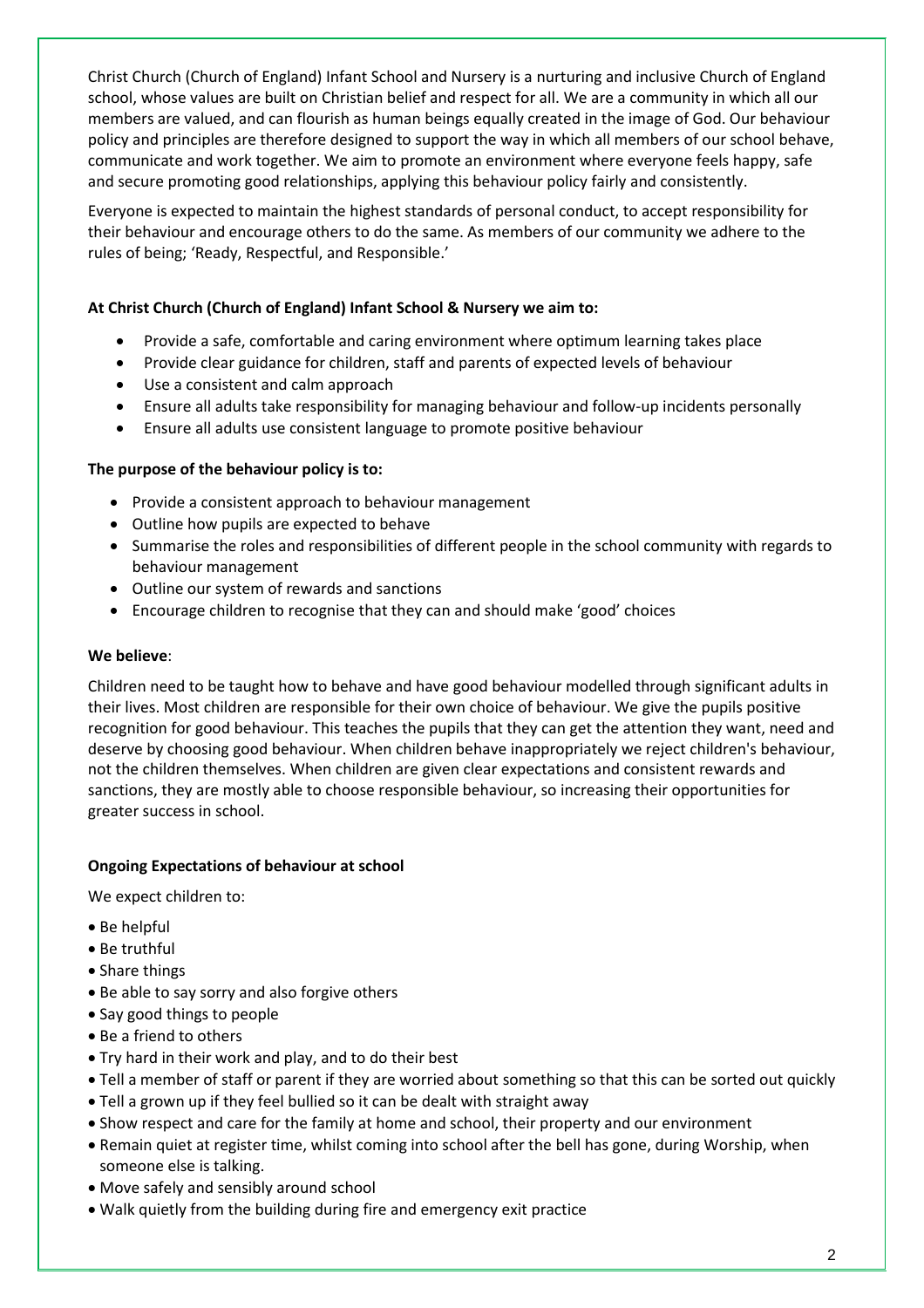Play safely in the playground

## **Our Rules**

At Christ Church (Church of England) Infant School and Nursery we have adopted 3 key words as our school rules. Children must be:

- Ready *I can do all things through Him who strengthens me. Philippians 4:13*
- Respectful *Do to others as you would have them do to you. Matthew 7:12*
- Responsible *For each will have to bear his own load. Galatians 6:5*

The school rules are shared with all staff, parents and children that are part of our school. They are also printed on posters displayed in every classroom, the reception area and throughout school.

#### **Positive Behaviour and praise**

Positive re-enforcement of good behaviour is more effective than negative punishments. Good behaviour and positive attitudes should be discussed in P.S.H.E. lessons and in School Worship. When children are following the school rules well, they should be given specific praise (praise that identifies their good behaviour and the school rule it relates to)

Staff use the following strategies to reward and promote good behaviour:

- Stickers
- Star of the day (EYFS)
- Dojo points (KS1)
- Certificates
- Positive praise in front of class group
- Visit to another member of staff
- Marvellous Me message/badge to parents

#### **All staff must:**

- Take time to welcome the children at the start of the day
- Always pick up on children who are failing to meet expectations
- Always redirect children by referring to 'Ready, Respectful and Responsible'
- Praise in public (PIP), Remind in private (RIP)
- Be consistent in their use of language see stepped boundaries

#### **The Executive Head Teacher, Head of School and Assistant Head Teacher must:**

- Be a visible presence around the school
- Regularly celebrate staff and children whose efforts go above and beyond expectations
- Encourage the use of positive praise, stickers and Marvellous Me messages home
- Ensure staff training needs are identified and met
- Use behaviour records to target and assess interventions
- Support teachers in managing children with more complex or challenging behaviours

#### **Members of staff who manage behaviour well:**

- Deliberately and persistently catch children doing the right thing and praise them in front of others
- Know their class well and develop positive relationships with all children
- Remain calm and keep their emotion for when it is most appreciated by children
- Demonstrate unconditional care and compassion.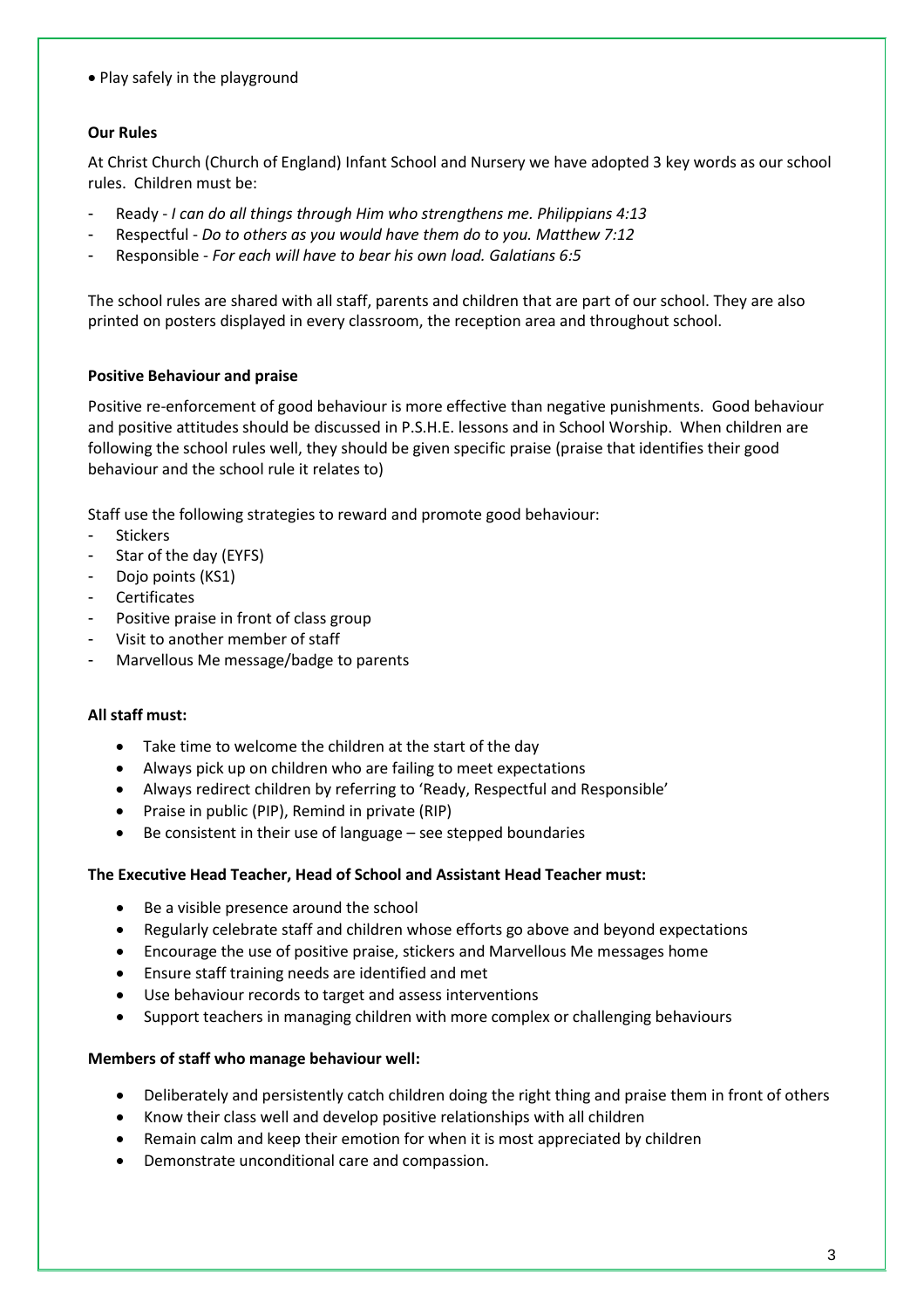## **7. CONSEQUENCES: What to do when behaviour is unacceptable**

Consequences should be fair and consistently applied.

If children do not adhere to our three key rules- Ready, Respectful and Responsible, there is a hierarchy of consequences. In the Classroom these are supported using a weather themed display. All children begin the session on the sunshine. There are four sessions in a day: 9.00 – 10.30am, 10.45 – 12.00pm, 1.00 - 2.00pm and 2.00pm – 3.05pm. Children will return to the sunshine at the start of each session to give them a 'fresh start'. Breaking the rules will be dealt with as follows:



The child will be moved up to the rainbow in recognition of exemplary behaviour or work.



Children demonstrating consistent positive behaviour, showing they are Ready, Respectful and Responsible will remain on the sunshine.



Initially children will be given a reminder then a verbal warning will be given.

If the poor behaviour persists, the child will move their name to the cloud and receive time out within their own classroom.

If the child continues to demonstrate poor behaviour, they will move their name to the thunder cloud and will receive time out away from the group in a different classroom.

Each class will have a behaviour record in their classroom. Each time a child reaches the thunder cloud this will be recorded in the form of a tally chart next to their name and the incident noted in the class behaviour log. Every week, class teachers will check the chart and:

- If a child has received two ticks for inappropriate behaviour in any one week, then the class teacher will speak with the child to discuss their behaviour and reinforce the school rules and values.
- If a child has received three ticks for inappropriate behaviour in any one week, a member of the school's senior leadership Team (SLT) will speak with the child and the parents will be informed and asked to discuss their behaviour with them.
- If a child has received four ticks for inappropriate behaviour in any one week, the Head of School or Executive Head Teacher will speak with the child and the parents to offer support and discuss a way forward.

Any intervention by the Senior Leadership Team will be documented in the School's central behaviour log held in the EH/HOS's office. Improvements in behaviour will be praised accordingly, by the class teacher and members of the Senior Leadership Team.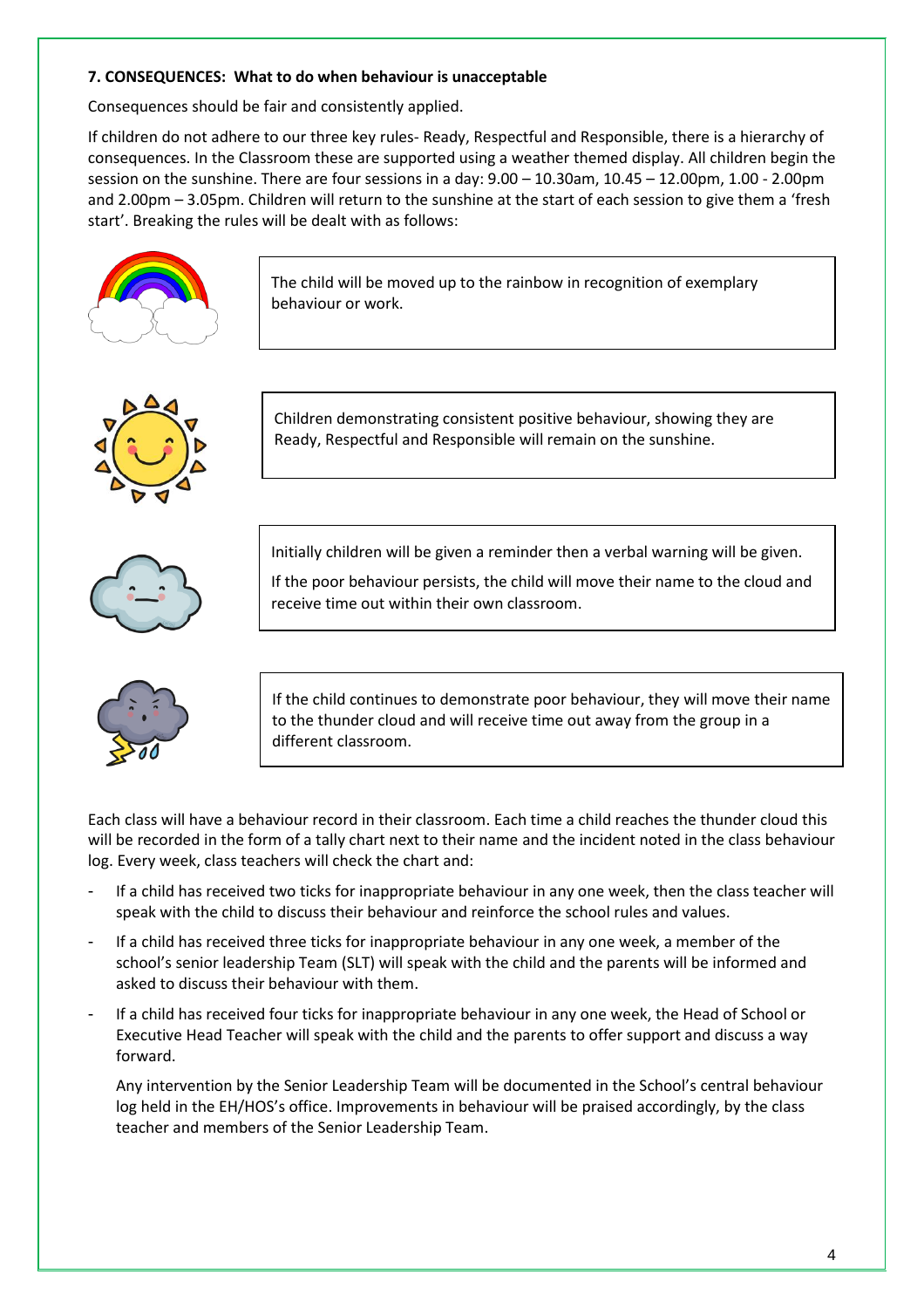### **At Playtime Staff on duty support this procedure in the following way**:

- 1. Reminder
- 2. Verbal warning
- 3. 5 minutes time out to allow the child to calm down and reflect on their behaviour
- 4. Report to class teacher

#### **At lunchtime, Lunch time Supervisors support this procedure in the following way:**

- 1. Reminder
- 2. Verbal warning
- 3. 5 minutes time out with allocated Lunchtime Support Assistant
- 4. Report to class teacher
- 5. Reported to Senior Leadership Team

The Executive Head Teacher/Head of School follows up incidents linked to the school policy. Children are sent straight to the Executive Head Teacher/Head of School for wilful damage to property or physical abuse of other children which are considered to be a health and safety issue. Consideration is given to confidentiality and the rights of the child.

**If an incident is considered to be severe the Head of School will escalate the matter to the Executive Head Teacher who has the discretion to accelerate directly to the Formal Procedure. In such an event the parents of all parties involved will be contacted at the earliest opportunity and fully informed of the incident.** 

## **Formal Procedure**

- Written advice to parents explaining the nature of the concerns and the consequences which may include exclusion from school for up to 5 days.
- Long term exclusion up to a maximum of 45 days (having followed LA procedures). N.B. This only to be used for major breaches of discipline. All parents have rights to a formal appeals procedure.
- In the event of continuing or extreme misbehaviour permanent exclusion may be deemed necessary.

**Scripted Response** – Gentle Approach, use child's name, child level, eye contact, deliver message

| 1. Reminder | I noticed you chose to (noticed behaviour)<br>This is a REMINDER that we need to be (rule)<br>You now have the chance to make a better choice<br>Thank you for listening.<br>Example 'I notice that you're running in the classroom. You are breaking our school<br>rule of being responsible. Please walk. Thank you for listening.'                                                                                                                                                                                                                                                                                                                                                                                                                                                                                                                  |
|-------------|--------------------------------------------------------------------------------------------------------------------------------------------------------------------------------------------------------------------------------------------------------------------------------------------------------------------------------------------------------------------------------------------------------------------------------------------------------------------------------------------------------------------------------------------------------------------------------------------------------------------------------------------------------------------------------------------------------------------------------------------------------------------------------------------------------------------------------------------------------|
| 2. Warning  | I noticed you chose to (noticed behaviour)<br>This is the second time I have spoken to you.<br>You need to speak to me for two minutes after the lesson.<br>If you choose to break the rules again you will leave me no choice but to ask you<br>to, (work at a different table/ work in the other classroom)<br>Do you remember when (model of previous good behaviour)? That is the<br>behaviour I expect from you. Think carefully. I know that you can make good<br>choices. Thank you for listening.<br>Example 'I have noticed that you are not ready to do your work. You are breaking<br>the school rule of being ready. You have now chosen to catch up with your work at<br>playtime. Do you remember that yesterday you started your work straight away<br>and got it finished? That is what I need to see today. Thank you for listening.' |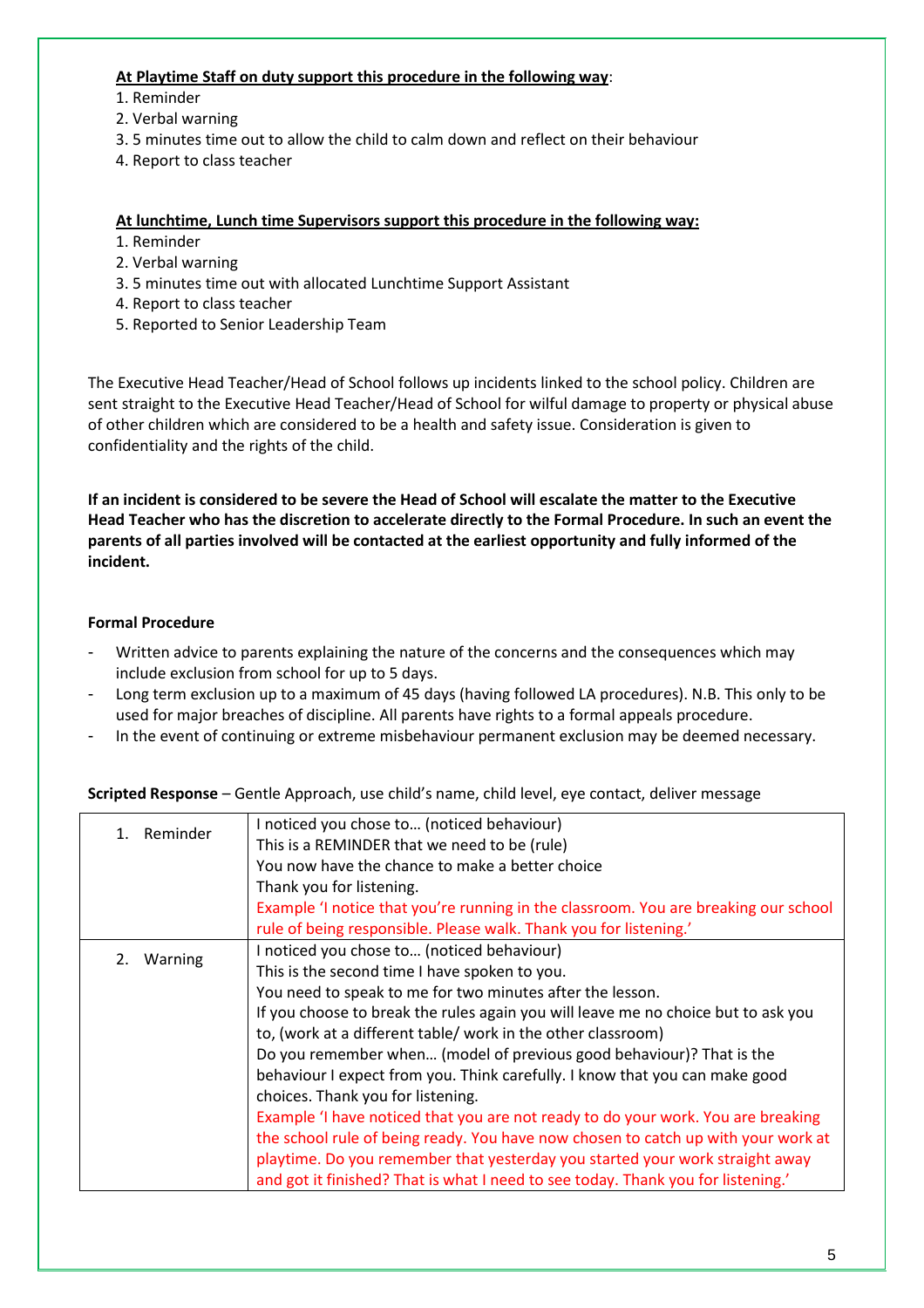| Time Out | I noticed you chose to (noticed behaviour) |                                                                                     |
|----------|--------------------------------------------|-------------------------------------------------------------------------------------|
|          |                                            | You need to (go to classroom, move onto the carpet, go and stand by the wall        |
|          |                                            | etc)                                                                                |
|          |                                            | I will speak to you in two minutes.                                                 |
|          |                                            | Example 'I have noticed you chose to use unkind words. You are breaking the         |
|          |                                            | school rule of being respectful. You have now chosen to go and sit on the carpet. I |
|          |                                            | will come and speak to you in two minutes. Thank you for listening.'                |
| 4.       | Follow up<br>conversation                  | What happened? Neutral, dispassionate language.                                     |
|          |                                            | What were you feeling at the time?                                                  |
|          |                                            | What have you felt since?                                                           |
|          |                                            | How did this make people feel?                                                      |
|          |                                            | Who has been affected?                                                              |
|          |                                            | What should we do to put things right?                                              |
|          |                                            | How can you do things differently?                                                  |

#### **Parental Support**

Parents are expected to:

- Support their child in adhering to the school rules
- Support the school's philosophy that it is right to tell an adult if they are hurt or bothered by someone and not to fight back
- Inform the school of any changes in circumstances that may affect their child's behaviour
- Discuss any behavioural concerns with the class teacher or a Senior Leader promptly
- Support any behavioural contracts that are drawn up for individual children

### **Off-site behaviour**

The school is committed to ensuring our pupils act as positive ambassadors for us. Sanctions may therefore be applied where a pupil has misbehaved off-site when representing the school, such as on a school trip or in church.

## **Physical restraint**

In some rare circumstances, staff may use reasonable force to restrain a pupil to prevent them:

- Causing disorder
- Hurting themselves or others
- Damaging property

Incidents of physical restraint must:

- Always be used as a last resort
- Be applied using the minimum amount of force and for the minimum amount of time possible
- Be used in a way that maintains the safety and dignity of all concerned
- Never be used as a form of punishment
- Be recorded and reported to parents

#### **Bullying**

Although such incidents are uncommon in school, children and their parents are encouraged to report any incidents to the class teacher/Senior Leadership Team. The Senior Leadership Team co-ordinates any problems and deals with these as necessary by informing parents, recording outcomes and noting the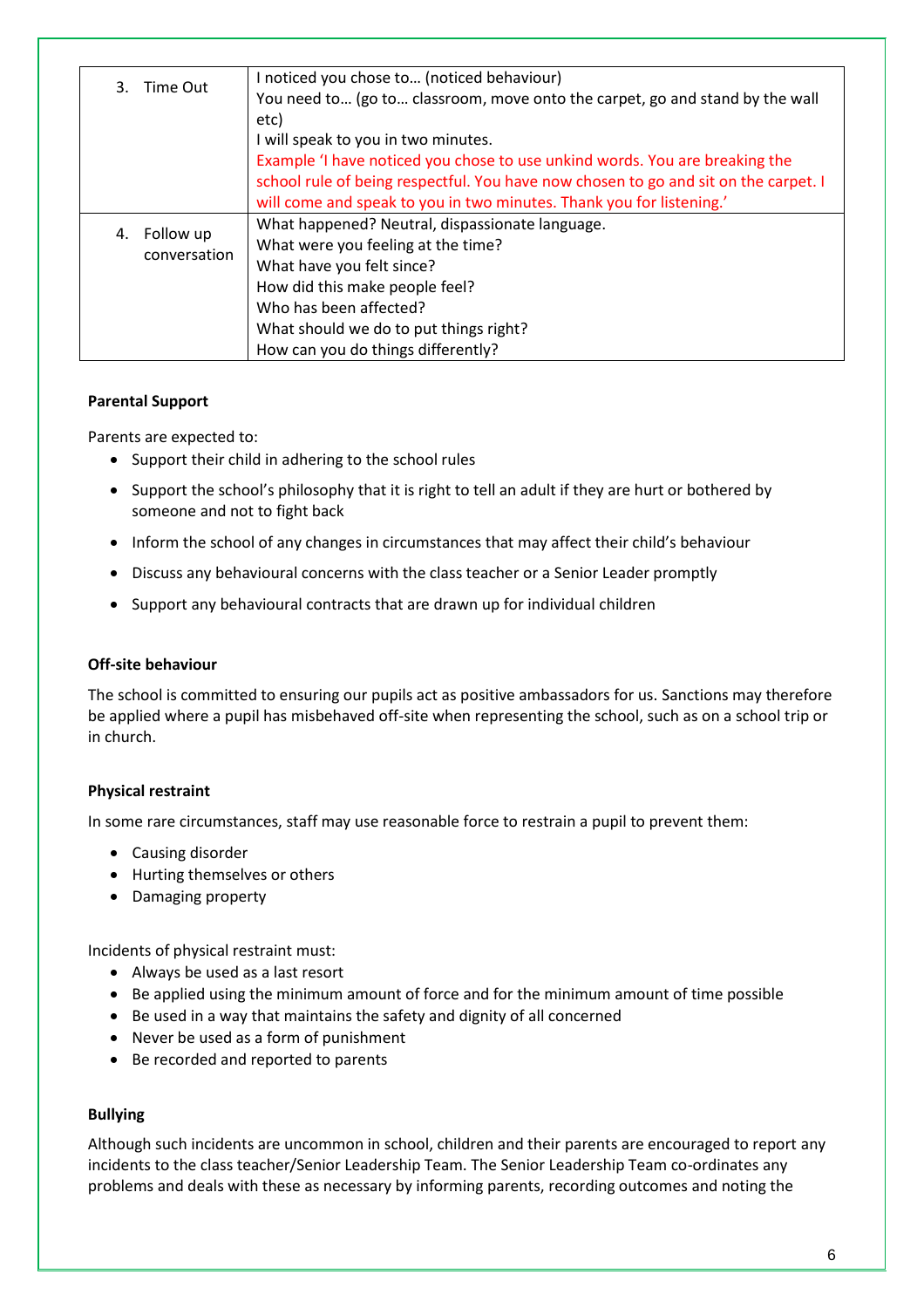incidents. Staff are vigilant with regard to behaviour amongst children promoting positive and co-operative attitudes.

Children are shown how to minimise incidents of bullying and how to report these through discussions in class, worship times and the Personal, Social, Health and Economic (PSHE) curriculum. There is also separate information on the anti-bullying policy and guidelines available in school.

### **Pupil support**

The school recognises its legal duty under the Equality Act 2010 to prevent pupils with a protected characteristic from being at a disadvantage. Consequently, our approach to challenging behaviour may be differentiated to cater to the needs of the pupil.

The school's special educational needs co-ordinator will evaluate a pupil who exhibits challenging behaviour to determine whether they have any underlying needs that are not currently being met.

Where necessary, support and advice will also be sought from specialist teachers, an educational psychologist, medical practitioners and/or others, to identify or support specific needs.

When acute needs are identified in a pupil, we will liaise with external agencies and plan support programmes for that child. We will work with parents to create the plan and review it on a regular basis.

#### **Monitoring arrangements**

This behaviour policy will be reviewed by the Senior Leadership Team and governing board annually.

The written statement of behaviour principles (appendix 1) will be reviewed and approved by the Senior Leadership Team and governing board every year.

#### **Links with other policies**

This behaviour policy is linked to the following policies:

- Exclusions policy
- Anti-Bullying Policy
- Safeguarding and Child Protection policy

#### **Approval by the Governing Board**

This policy was adopted and approved by the Governing Board of Christ Church (Church of England) Infant School and Nursery: May 2022